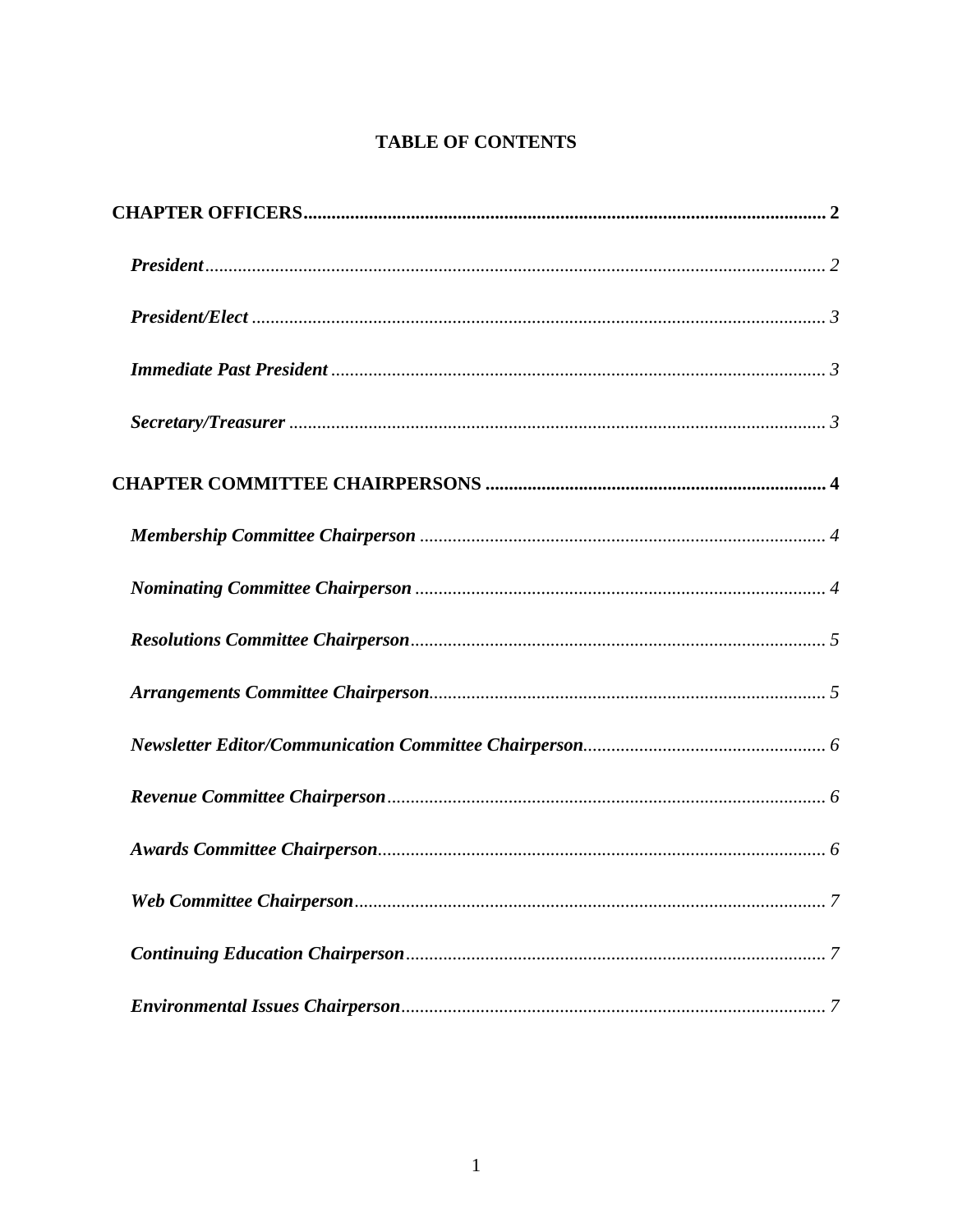## **CHAPTER OFFICERS**

<span id="page-1-0"></span>The diversity of Chapter operations is usually greater than among the Divisions. To some officers these suggestions will be superfluous but to others they should be helpful reminders.

#### **President**

- 1. Upon assuming office, the new president should:
	- a. Present the out-going president with the past-president's certificate.
	- b. Announce appointments of standing committee chairpersons.
	- c. Make appointments of ad hoc committee chairpersons at this time if possible.
	- d. Complete committee appointments within one month. Notify Division secretary of committee chair appointments.
- 2. Be specific in your charges to your committee chairperson and keep abreast of committee activities.
- 3. Keep Division president and secretary informed on Chapter activities.
- 4. Be familiar with Chapter and Division bylaws and American Fisheries Society constitution and bylaws.
- 5. You will represent the Chapter in society affairs as requested.
- 6. Be aware of Society safeguards concerning lobbying activities by the Chapter to protect the Society's tax-exempt status.
- 7. As a voting member of the Executive Committee of the Division, you are expected to attend and participate in any meetings of same called by the Division president.
- 8. Present a brief written report of Chapter activities at the annual Division Executive Committee meeting.
- 9. Know how to conduct a meeting i.e., be familiar with Robert's Rules of Order.
- 10. Schedule and preside over all Executive Committee meetings.
- 11. You are responsible for arrangements and agenda for Chapter meetings:
	- a. Adhere to a time schedule.
	- b. Introduce any AFS and Division officers present and give them an opportunity to address the membership.
	- c. Install the new president in a dignified ceremony. The president-elect will be escorted to the rostrum by two past-presidents.
- 12. Acknowledge the work of your officers and committee chairmen by letter at the end of the year.
- 13. Inform your successor of action taken at the previous Division Executive Committee meeting and see that he/she gets minutes of same.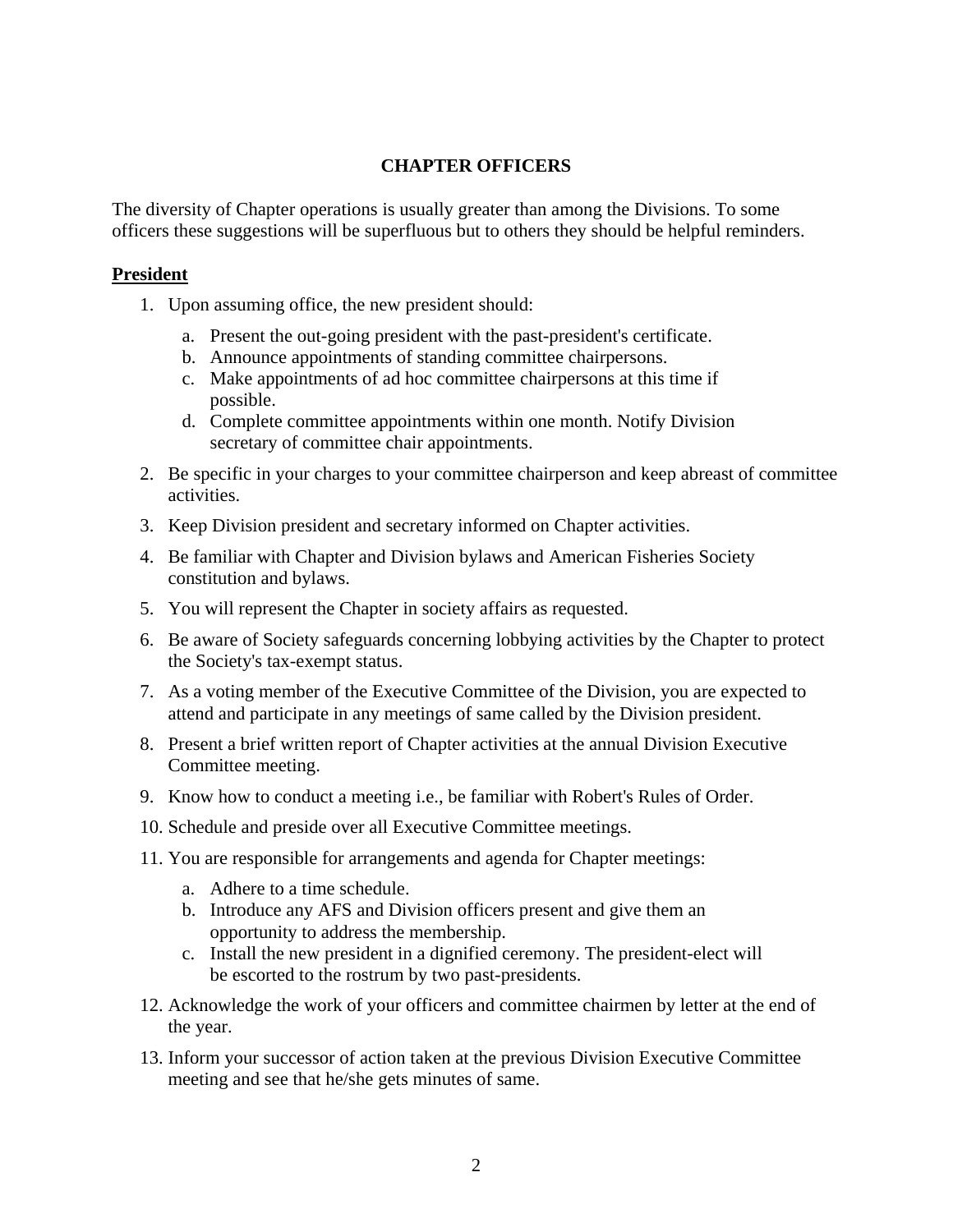- <span id="page-2-0"></span>14. You will serve on the Chapter Executive Committee for an additional year as immediate past president.
- 15. Appoint and maintain a chapter representative on all NCD technical committees. This is outlined in the NCD bylaws. Current active NCD technical committees are: Centrachid, Esocid, Genetics, Ictalurid (New), Rivers and Streams, Salmonid, and Walleye.
- 16. Request chapter membership rebate each year from the parent Soc.

## **President/Elect**

- 1. Serves as program coordinator.
- 2. Preside over Chapter and Executive Committee meetings in the absence of the President.
- 3. Be familiar with the Chapter bylaws.
- 4. Issue first call for papers 4-6 months prior to conference and include instructions to participants.
- 5. Issue final call for papers 2-3 months ahead of conference.
- 6. Coordinate activities with arrangements committee.
- 7. Complete program in time for printing deadline.
- 8. Acknowledge work of committee members at end of the year.

## **Immediate Past President**

- 1. Recommend changes in the bylaws to the membership.
- 2. Update the procedures manual to reflect changes in responsibilities of officers and committees.
- 3. Distribute copies of the procedures manual to new officers and committee chairmen.
- 4. Attend meetings of the Executive Committee.

## **Secretary/Treasurer**

- 1. Furnish a copy of the minutes of the annual business meeting to the Executive Director of the Society and Division secretary within 30 days after the meeting.
- 2. Keep minutes of all official meetings and retain all Chapter records. Copies of minutes should be furnished to Executive Committee members. Annually deposit Chapter records in the archives at UW-Stevens Point.
- 3. Coordinate with the Resolution Committee Chairperson to assure copies of Chapter resolutions are promptly forwarded to the Division Secretary and the Executive Director. Indicate those for which the Division and Society support is requested.
- 4. Ascertain if there is a quorum present for official actions and furnish ballots for elections.
- 5. Keep a supply of Chapter bylaws on hand and be familiar with their content. Forward proposed amendments of same, promptly to the Executive Director for action by the Society's Executive Committee.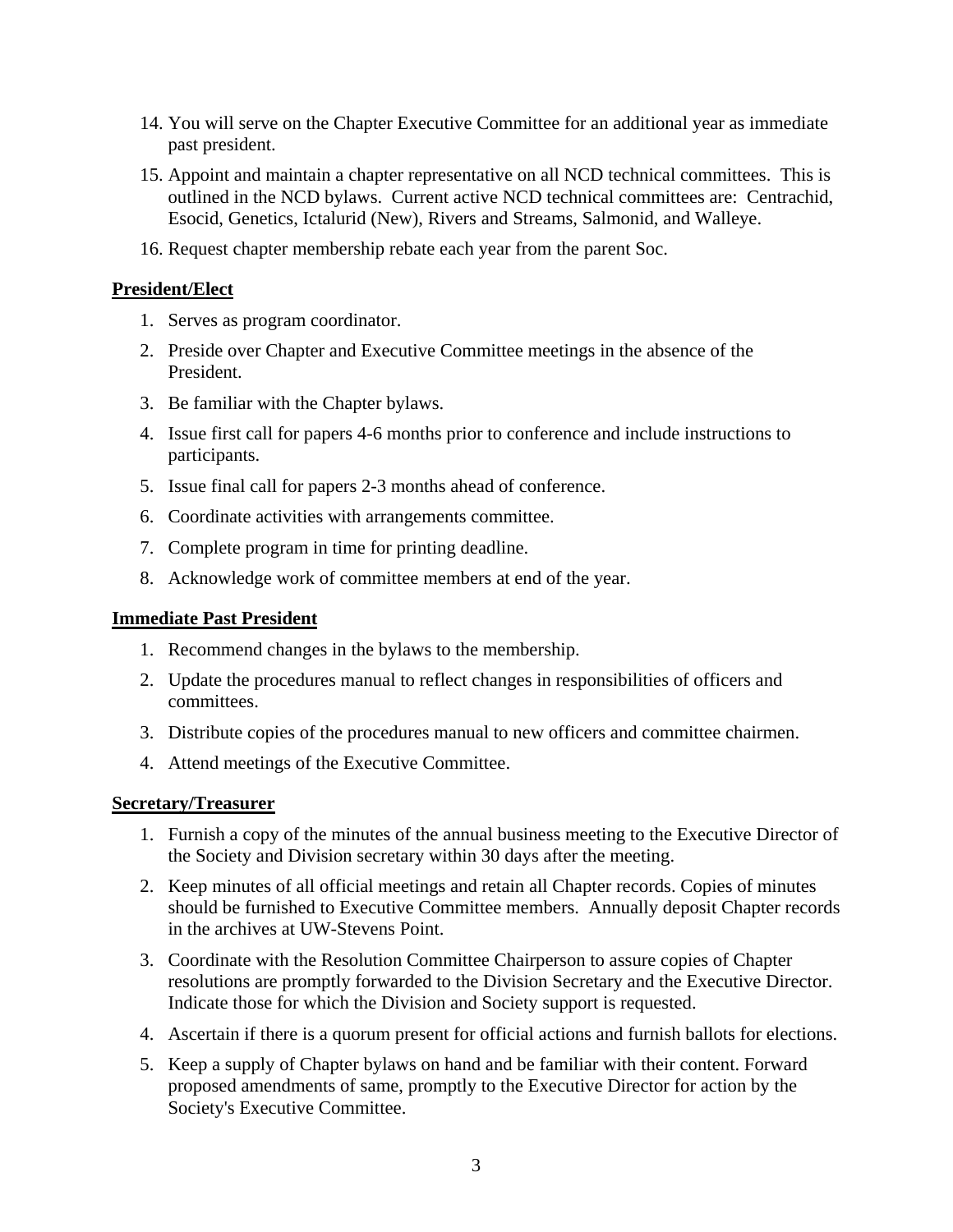- <span id="page-3-0"></span>6. Maintain a membership roster for the Chapter. Society bylaws stipulate that only an AFS member in good standing can be an officer or have a vote. If a member has not paid Chapter dues over a three-year period, the name should be removed from the Chapter roster.
- 7. Order a Past-President's Certificate, and certificates for the Steven L. Serns Memorial Best Paper, best student paper and Bill Threinen award prior to the annual meeting.
- 8. Submit a financial report at the annual business meeting.
- 9. Deposit Chapter funds in an interest-bearing account if the bank does not charge a checkwriting fee for the relatively few checks drawn during the course of the year. Use Federal Employers Identification number assigned to the Chapter in lieu of a Social Security number.
- 10. Obtain authorization from appropriate Executive Committee member for intermittent small withdrawals to cover expenses.
- 11. Outstanding bills should be brought to the attention of the Executive Committee at their meetings.

# **CHAPTER COMMITTEE CHAIRPERSONS**

## **Membership Committee Chairperson**

- 1. Obtain a representative from each group in State (i.e., Federal, State, university, private) to serve on the State committee.
- 2. Consult with previous chairperson for records on membership recruiting activities the previous year.
- 3. Encourage, by letter, active participation by each committee member.
- 4. Furnish AFS membership applications to each committee member.
- 5. Give some guidelines to the committee such as: 1) provide lists of current AFS members in the state; 2) contact prospects personally by telephone and/or mail; 3) send applications and money to Executive Director and notify the chairperson.
- 6. Present a report at the annual meeting of the State Chapter.
- 7. Furnish names and addresses to the secretary so that he/she can notify the individual responsible for mailing the newsletter and for meeting announcements.
- 8. Acknowledge work of committee members at the end of the year.

## **Nominating Committee Chairperson**

- 1. Suggest that each committee member submit the names of nominees for each office.
- 2. Compile this list (along with your nominees) and offer this list to the committee for a vote on their preferences.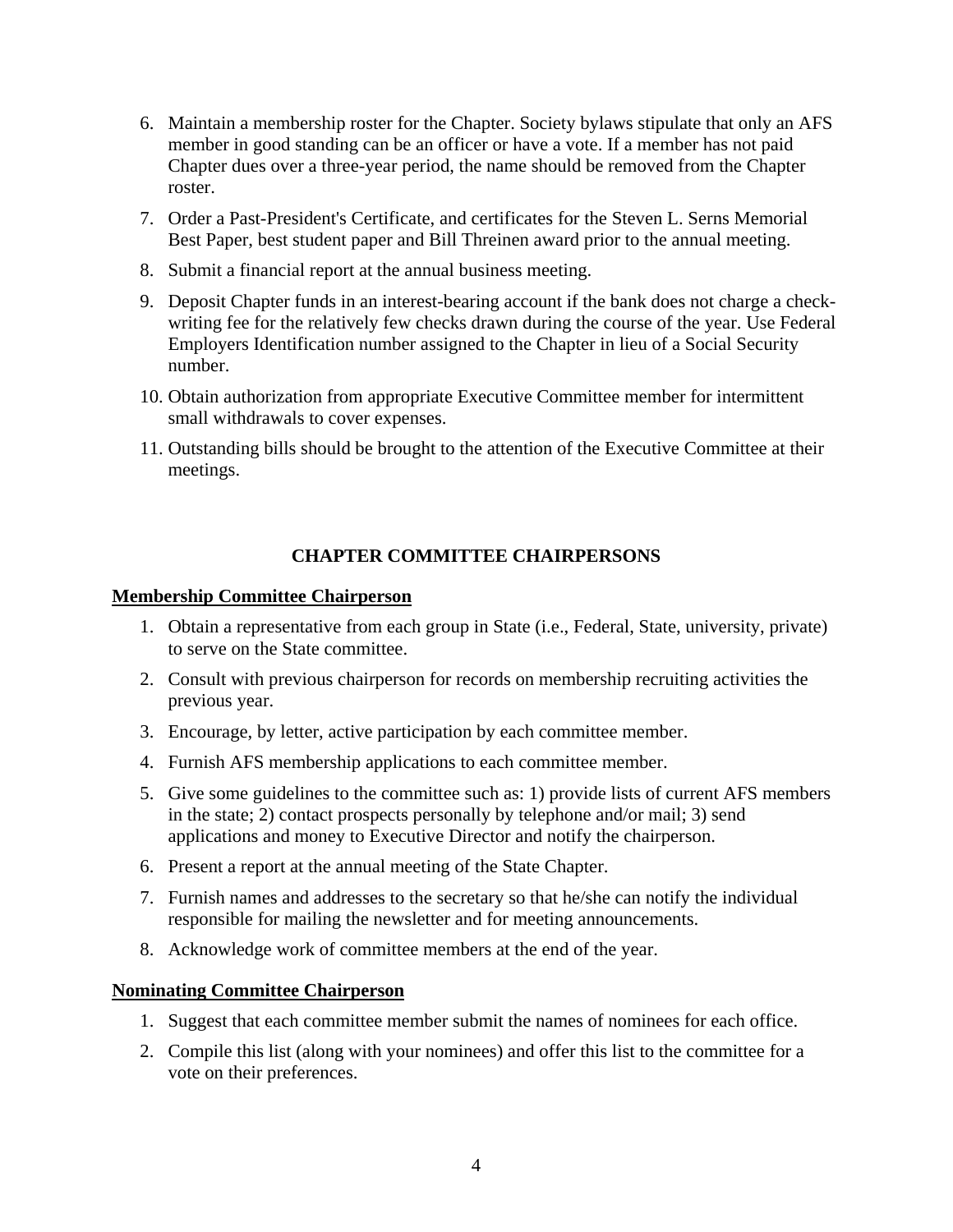- <span id="page-4-0"></span>3. Select the top two candidates for each office on the basis of votes received from the committee, confirm the willingness of selected candidates to serve if elected, and offer this slate to the membership at the annual meeting. If membership balloting is by mail, coordinate your activities with the secretary/treasurer.
- 4. Prepare a report for the annual Chapter meeting. Select a substitute from the committee if you cannot attend. Present the nominees for office and provide for nominations from the floor.
- 5. Acknowledge the work of the committee personally or by letter.

## **Resolutions Committee Chairperson**

- 1. Consult pp. 328 and 329 in "A Century of Fisheries in North America" which define and describe the nature of resolutions and their format.
- 2. Advise your committee to watch and record important issues and problems that arise during the year on the regional, state, and local levels.
- 3. Contact your committee and the Chair of the Environmental Issues Committee prior to annual meetings to compile suggestions and prepare rough drafts of resolutions.
- 4. If possible, call a committee meeting to discuss the issues and prepare the resolutions, otherwise, it will have to be done by correspondence.
- 5. Prepare the final draft carefully. Special attention is needed to assure a resolution contains the desired wording. Present same to the membership at the annual meeting. There also may be a need for the passing of current, urgent Resolutions at other Chapter meetings. Appropriate resolutions should be accompanied with a recommendation for further support from the Division and/or the Parent Society, if so desired.
- 6. Be familiar with Society guidelines concerning lobbying activities so that any action taken as a result of a resolution does not endanger tax/exempt status of the Society but still will fulfill the Chapter's objective.
- 7. Acknowledge work of committee members at the end of the year.

## **Arrangements Committee Chairperson**

- 1. Make appointments to cover most, if not all, the following details: Lodging Meeting room assignments, audio/visual equipment, and operators Banquet and entertainment Social hours or mixers Exhibits Program printing Field trips
- 2. Stay within budget allotted by Executive Committee.
- 3. Schedule and preside over meetings of this committee.
- 4. Keep General Chairperson informed on progress.
- 5. Schedule final meeting before conference to finalize arrangements.
- 6. Be prepared to handle special emergencies.
- 7. Acknowledge work of committee members at the end of the year.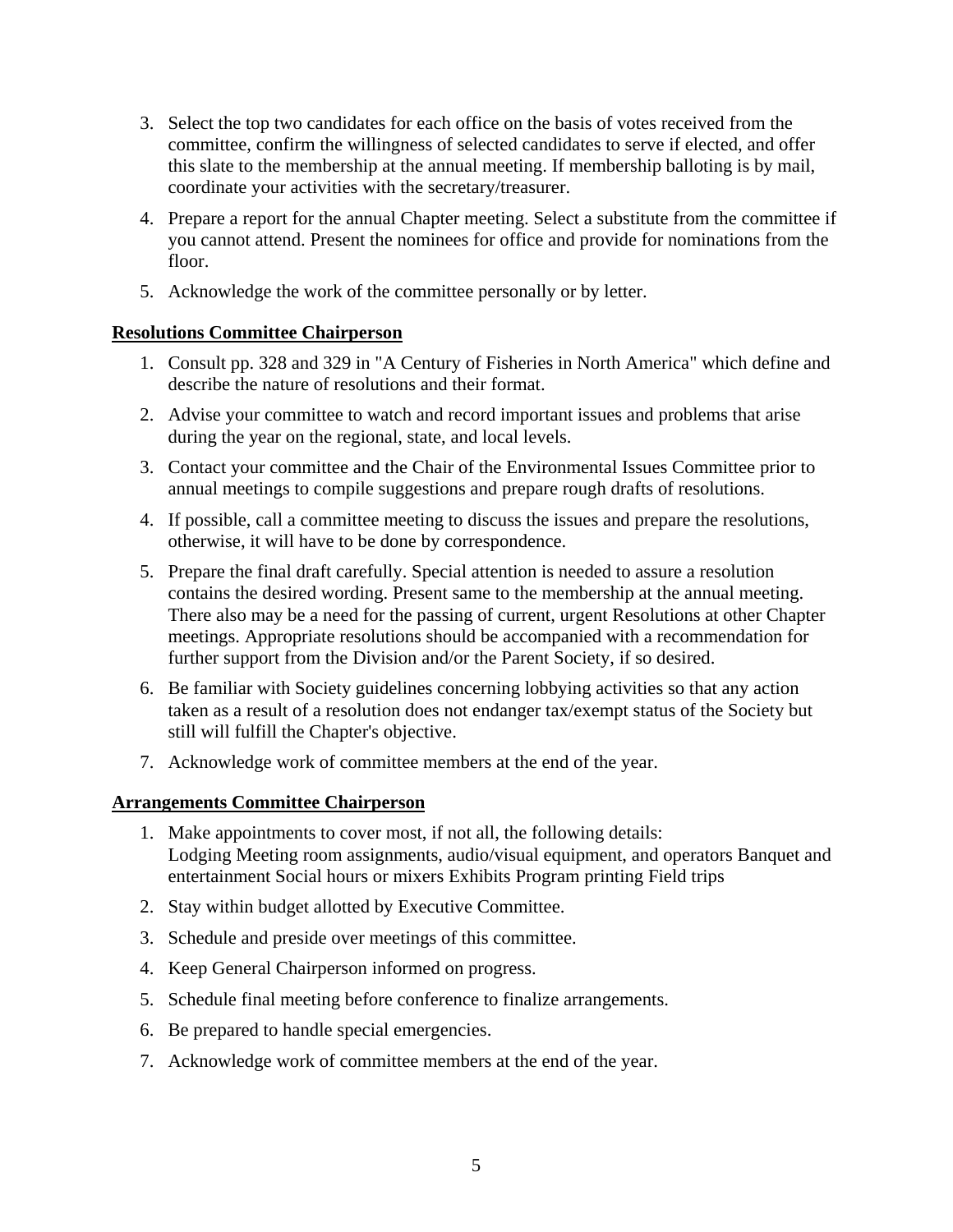## <span id="page-5-0"></span>**Newsletter Editor/Communication Committee Chairperson**

- 1. Publish the newsletter electronically on the Chapter website in pdf format.
- 2. Publish the first newsletter in April and include minutes of the annual meeting, President's report, Secretary/Treasurer's financial report, list of committee chairs, Parent Society and Division news, schedule of upcoming events, and other appropriate Chapter business.
- 3. Publish the second newsletter in September and include a first call for papers, preliminary information on the annual meeting, President's message, schedule of upcoming events, Parent Society and Division news and other appropriate Chapter business.
- 4. Publish the final newsletter in December and include final registration information on the annual meeting, a meeting agenda and preview of paper titles, the President's message and other appropriate Chapter business.
- 5. Present a report at the Chapter annual meeting.
- 6. Acknowledge work of committee members at the end of the year.

## **Revenue Committee Chairperson**

- 1. Organize a fund raising raffle for the Chapter annual meeting.
- 2. Solicit donations and prizes.
- 3. Stay within the seed money budget allotted by Executive Committee.
- 4. Set up and run the raffle at the annual meeting.
- 5. Report expenses and submit funds raised to the Secretary/Treasurer.
- 6. Explore new and innovative methods of raising funds for the Chapter and obtain Executive Committee approval before initiating fund raising efforts.
- 7. Present a report at the Chapter annual meeting.
- 8. Acknowledge work of the committee members at the end of the year.

## **Awards Committee Chairperson**

- 1. Coordinate volunteer judges to evaluate oral papers presented at the Chapter annual meeting.
- 2. Summarize judges scores to determine recipients of the Steven L. Serns Memorial Best Paper and Best Student Paper awards.
- 3. Report the award nominee to the Secretary/Treasurer so the monetary award and certificate can be presented at the next Chapter annual meeting.
- 4. Solicit applications for the North Central Division Meeting Student Travel Grant Award. Judge applicants against committee criteria and select a deserving student.
- 5. Present a report at the Chapter annual meeting.
- 6. Acknowledge work of the committee members at the end of the year.